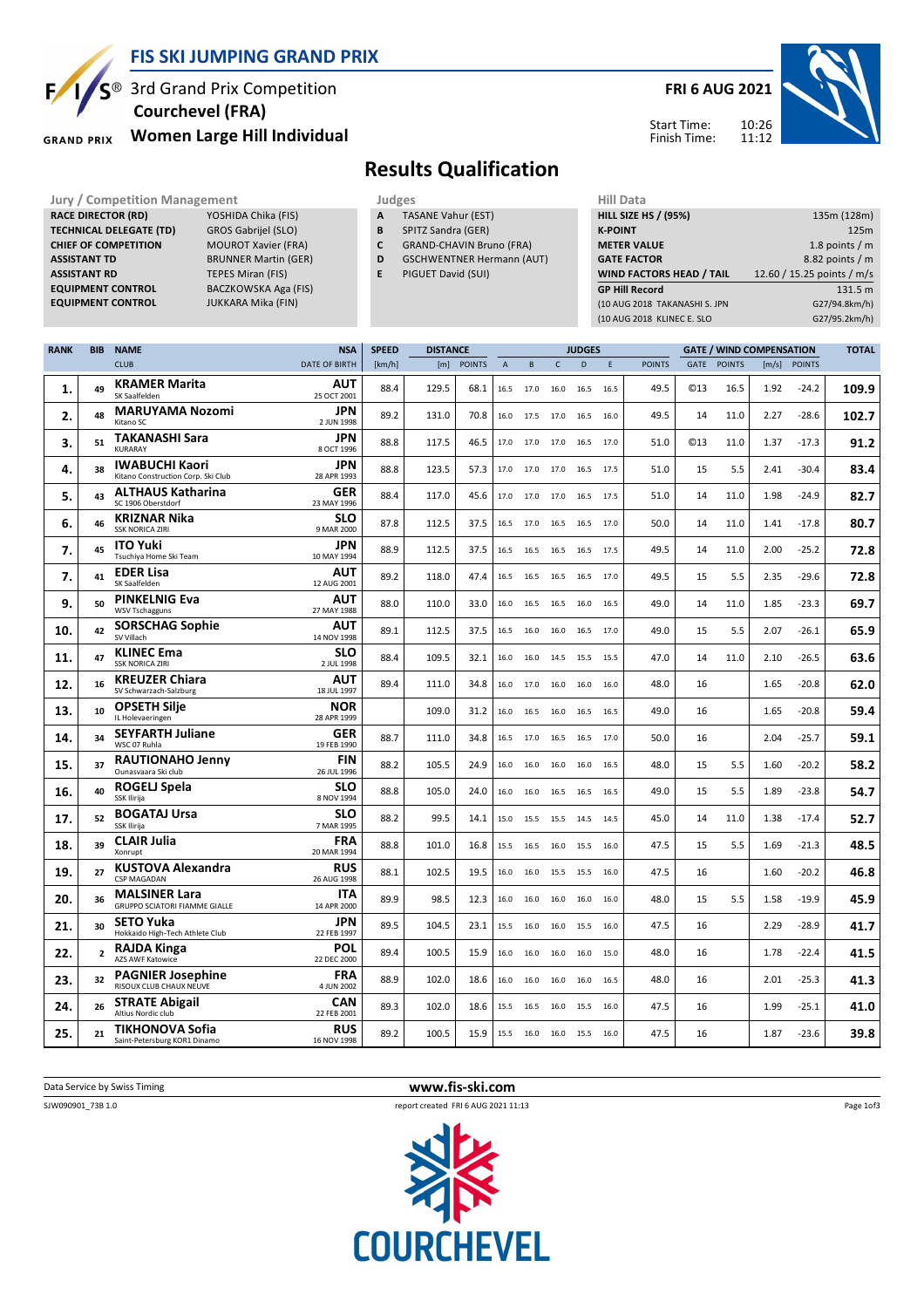**FIS SKI JUMPING GRAND PRIX**



 $S^{\circledast}$  3rd Grand Prix Competition  **Courchevel (FRA)**

**Women Large Hill Individual GRAND PRIX** 

**FRI 6 AUG 2021**





## **Results Qualification**

| <b>RANK</b>          | <b>BIB</b>     | <b>NAME</b>                                                    | <b>NSA</b>                | <b>SPEED</b> | <b>DISTANCE</b> |               |                |           |              | <b>JUDGES</b> |      |               |    |             | <b>GATE / WIND COMPENSATION</b> |              | <b>TOTAL</b> |
|----------------------|----------------|----------------------------------------------------------------|---------------------------|--------------|-----------------|---------------|----------------|-----------|--------------|---------------|------|---------------|----|-------------|---------------------------------|--------------|--------------|
|                      |                | <b>CLUB</b>                                                    | <b>DATE OF BIRTH</b>      | [km/h]       | [m]             | <b>POINTS</b> | $\overline{A}$ | B         | $\mathsf{C}$ | D             | E    | <b>POINTS</b> |    | GATE POINTS |                                 | [m/s] POINTS |              |
| 26.                  | 33             | <b>HESSLER Pauline</b><br>WSV 08 Lauscha                       | GER<br>13 SEP 1998        | 89.5         | 100.0           | 15.0          | 16.0           | 16.5      | 16.0         | 16.0          | 16.0 | 48.0          | 16 |             | 2.14                            | $-27.0$      | 36.0         |
| 27.                  | 29             | <b>FREITAG Selina</b><br>Sg Nickelhuette Aue                   | GER<br>19 MAY 2001        | 89.3         | 98.5            | 12.3          | 15.5           | 17.0      |              | 16.0 15.5     | 16.5 | 48.0          | 16 |             | 2.02                            | $-25.5$      | 34.8         |
| 28.                  | $\mathbf{1}$   | <b>ULRICHOVA Klara</b><br>TJ Dukla Frenstat pod Radhostem      | <b>CZE</b><br>14 MAY 2004 | 88.9         | 90.5            | -2.1          | 15.5           | 15.5      | 15.5         | 15.5          | 15.5 | 46.5          | 16 |             | 1.07                            | -13.5        | 30.9         |
| 29.                  | 8              | <b>STROEM Anna Odine</b><br>Alta If                            | <b>NOR</b><br>17 APR 1998 | 90.1         | 91.5            | $-0.3$        | 15.5           | 15.5      | 15.5 15.5    |               | 15.5 | 46.5          | 16 |             | 1.48                            | -18.6        | 27.6         |
| 30.                  | 44             | <b>BRECL Jerneja</b><br><b>SSK Mislinia</b>                    | <b>SLO</b><br>9 AUG 2001  | 88.1         | 87.0            | -8.4          | 14.0           | 14.5      | 14.0         | 14.0          | 14.0 | 42.0          | 14 | 11.0        | 1.54                            | $-19.4$      | 25.2         |
| 31.                  | 35             | <b>MAKHINIA Irma</b><br>Gbu Csp sochi                          | <b>RUS</b><br>6 SEP 2002  | 88.8         | 92.5            | 1.5           | 15.5           | 16.0      | 15.5         | 15.5          | 15.0 | 46.5          | 16 |             | 1.83                            | $-23.1$      | 24.9         |
| 32.                  |                | <b>BJOERSETH Thea Minyan</b><br>Lensbygda Sportsklubb          | NOR<br>30 OCT 2003        | 88.4         | 91.5            | -0.3          | 14.5           | 15.5      |              | 15.0 15.0     | 15.0 | 45.0          | 16 |             | 1.65                            | $-20.8$      | 23.9         |
| 33.                  | 31             | <b>GOERLICH Luisa</b><br>WSV 08 Lauscha                        | <b>GER</b><br>21 DEC 1998 | 88.6         | 95.0            | 6.0           | 14.0           | 15.5      | 14.5 14.5    |               | 14.5 | 43.5          | 16 |             | 2.08                            | $-26.2$      | 23.3         |
| 34.                  | 14             | <b>MALSINER Jessica</b><br>GRUPPO SCIATORI FIAMME GIALLE       | <b>ITA</b><br>23 SEP 2002 | 88.6         | 88.5            | $-5.7$        | 15.5           | 15.5      | 15.0         | 15.0          | 15.0 | 45.5          | 16 |             | 1.49                            | $-18.8$      | 21.0         |
| 35.                  |                | <b>BELSHAW Annika</b><br>Steamboat Springs winter sports clu   | <b>USA</b><br>13 JUN 2002 | 88.6         | 86.0            | $-10.2$       | 15.5           | 15.0      |              | 15.5 15.5     | 15.5 | 46.5          | 16 |             | 1.28                            | $-16.1$      | 20.2         |
| 36.                  | 28             | <b>RUPPRECHT Anna</b><br>SC Degenfeld                          | <b>GER</b><br>29 DEC 1996 | 88.6         | 91.0            | $-1.2$        | 15.5           | 16.0      | 15.5         | 15.5          | 16.0 | 47.0          | 16 |             | 2.13                            | $-26.8$      | 19.0         |
| 37.                  | $\overline{7}$ | JENCOVA Veronika<br>JKL Desna - Olymp Praha                    | <b>CZE</b><br>24 MAR 2004 | 88.7         | 85.0            | $-12.0$       | 14.5           | 15.0      | 15.0         | 15.0          | 14.5 | 44.5          | 16 |             | 1.14                            | -14.4        | 18.1         |
| 38.                  | 22             | <b>KYKKAENEN Julia</b><br>Helsingin Makihyppaajat              | <b>FIN</b><br>17 APR 1994 | 88.1         | 89.0            | $-4.8$        | 15.0           | 16.0      | 15.5         | 15.5          | 16.0 | 47.0          | 16 |             | 2.04                            | $-25.7$      | 16.5         |
| 39.                  | 15             | <b>SANKEY Logan</b><br>Steamboat Springs Winter Sports Clu     | <b>USA</b><br>28 MAY 1998 | 89.2         | 82.0            | $-17.4$       | 15.0           | 15.0      | 15.0         | 15.0          | 15.0 | 45.0          | 16 |             | 1.04                            | -13.1        | 14.5         |
| 40.                  | 3              | <b>KABLUKOVA Ksenia</b><br><b>Sdushor Start</b>                | <b>RUS</b><br>16 JUN 1998 | 88.9         | 86.0            | $-10.2$       |                | 15.0 14.5 |              | 15.5 15.5     | 15.0 | 45.5          | 16 |             | 1.90                            | $-23.9$      | 11.4         |
| <b>Not Qualified</b> |                |                                                                |                           |              |                 |               |                |           |              |               |      |               |    |             |                                 |              |              |
| 41.                  |                | <b>EILERS Natalie</b>                                          | <b>CAN</b>                |              |                 |               |                |           |              |               |      |               |    |             |                                 | $-17.5$      | 7.9          |
|                      | 19             | Altius Nordic Ski Club<br><b>HOFFMANN Anna</b>                 | 31 OCT 1998<br><b>USA</b> | 89.6         | 80.5            | $-20.1$       | 14.5           | 15.0      | 15.5 15.0    |               | 15.5 | 45.5          | 16 |             | 1.39                            |              |              |
| 42.                  | 18             | Blackhawk Ski Club<br><b>LOUTITT Alexandria</b>                | 28 MAR 2000<br><b>CAN</b> | 89.2         | 80.5            | $-20.1$       | 15.0           | 15.0      | 15.0         | 15.0          | 14.0 | 45.0          | 16 |             | 1.36                            | $-17.1$      | 7.8          |
| 43.                  | 6              | Altius Nordic Ski Club<br><b>PROKOPIEVA Kristina</b>           | 7 JAN 2004<br><b>RUS</b>  | 88.6         | 78.5            | $-23.7$       | 15.0           | 15.0      |              | 14.5 14.5     | 14.5 | 44.0          | 16 |             | 1.05                            | $-13.2$      | 7.1          |
| 44.                  | 25             | Sdushor Aist uor1<br><b>KONDERLA Nicole</b>                    | 16 JUL 2000<br>POL        | 87.6         | 83.0            | $-15.6$       | 14.5           | 15.0      | 14.5         | 14.5          | 15.0 | 44.0          | 16 |             | 2.10                            | -26.5        | 1.9          |
| 45.                  | 24             | AZS AWF Katowice                                               | 8 DEC 2001                | 88.9         | 77.0            | $-26.4$       | 13.5           | 14.5      | 14.5         | 14.5          | 14.0 | 43.0          | 16 |             | 2.15                            | -27.1        | 0.0          |
| 45.                  | 23             | <b>HARALAMBIE Daniela</b><br>CS Dinamo Buc-Centrul Sportiv Bv  | <b>ROU</b><br>14 AUG 1997 | 88.9         | 77.5            | $-25.5$       | 15.0           | 15.0      | 15.0         | 14.5          | 15.0 | 45.0          | 16 |             | 1.65                            | $-20.8$      | 0.0          |
| 45.                  | 20             | TRAMBITAS Andreea Diana<br>CS DINAMO BUCURESTI-CENTRUL SPORTIV | <b>ROU</b><br>31 MAY 2000 | 88.3         | 75.5            | $-29.1$       | 14.5           | 15.0      |              | 15.0 14.0     | 14.0 | 43.5          | 16 |             | 1.73                            | $-21.8$      | 0.0          |
| 45.                  | 17             | <b>MAURER Nicole</b><br>Altius Nordic Ski Club                 | CAN<br>28 JAN 2000        | 89.1         | 75.0            | $-30.0$       | 15.0           | 15.0      | 15.0         | 15.0          | 14.5 | 45.0          | 16 |             | 1.80                            | $-22.7$      | 0.0          |
| 45.                  | 12             | LUSSI Nina<br>New York Ski Ed Foundation                       | <b>USA</b><br>29 MAR 1994 | 89.0         | 74.5            | $-30.9$       | 14.0           | 14.0      |              | 13.5 13.0     | 13.0 | 40.5          | 16 |             | 2.15                            | $-27.1$      | 0.0          |
| 45.                  | 11             | <b>MITU-COSCA Alessia</b><br>As CS Sacele                      | <b>ROU</b><br>31 DEC 2004 | 87.9         | 68.0            | $-42.6$       | 13.5           | 14.5      | 14.0 13.5    |               | 13.5 | 41.0          | 16 |             | 1.98                            | $-24.9$      | 0.0          |
|                      |                | $\overline{h}$ Not Dormittad to Ctart                          |                           |              |                 |               |                |           |              |               |      |               |    |             |                                 |              |              |

**Not Permitted to Start** 9 FOLEA Delia Anamaria ROU SCE 4

**Did Not Start**

13 INDRACKOVA Karolina CZE

SCE 4 : SUIT

**Data Service by Swiss Timing WWW.fis-ski.com** 



Page 2of3